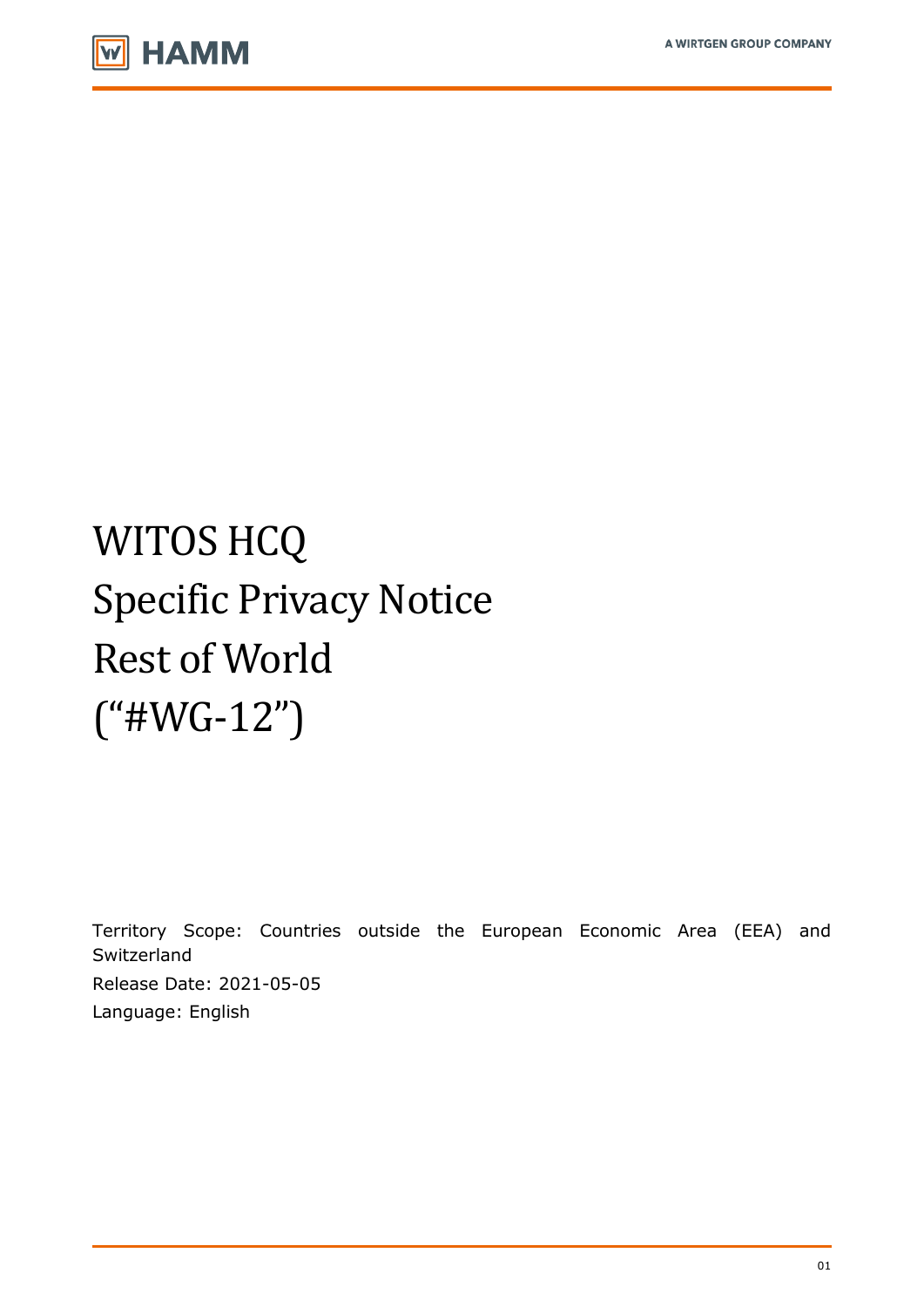

This Specific Privacy Notice describes how HAMM AG and its affiliates ("**WIRTGEN GROUP Affiliate(s)**") processes and uses your data in the context of WITOS HCQ(**WITOS HCQ**). References in this Privacy Notice to "**HAMM**", "**we**" or "**us**" shall mean **HAMM AG**, Hammstr. 1, D-95643 Tirschenreuth, Germany.

We would like to explain to you below - in addition to the general WITOS Privacy Notice (Rest of World) #WG-5 – in more detail which personal data we collect and process in connection with WITOS HCQ and how we use this data as well as inform you about your rights as a data subject. For information on other products and services offered by HAMM or WIRTGEN GROUP Affiliates, please refer to the respective privacy notice for these products and services.

This Privacy Notice applies only to individuals ("**you**" or "**your**") to whom the provisions of the EU General Data Protection Regulation (GDPR) are not applicable and who are within the jurisdictions mentioned under Territory Scope (see above), in particular individuals residing outside the European Economic Area (EEA) and Switzerland. Within the EEA and Switzerland please refer to our WITOS HCQ Privacy Notice (EEA) #WG-11.

If your jurisdiction is neither mentioned under the Territory Scope of this Privacy Notice (see above) nor under the Territory Scope of the WITOS HCQ Privacy Notice (EEA) #WG-11 other privacy notices may be applicable to you.

## **1. What data do we collect?**

We collect and process data about you when you interact with us and our products, while using WITOS HCQ. WITOS HCQ processes data generated by the use of, collected by, or stored in machinery and equipment as well as data entered through any other system interfaces.

## **Production Data**

Production Data is information about the work you do with your equipment and the location where you do that work. For example:

- Date and time
- Position data of the machine
- Project and section name
- Contractor, Client
- Layer names and properties
- Traverse lines and maps/ planning data

You can see and manage your Production Data in the WITOS HCQ report.

#### **Machine Data**

Machine Data is information that indicates machine health, efficiency, and function.

Machine Data comprises: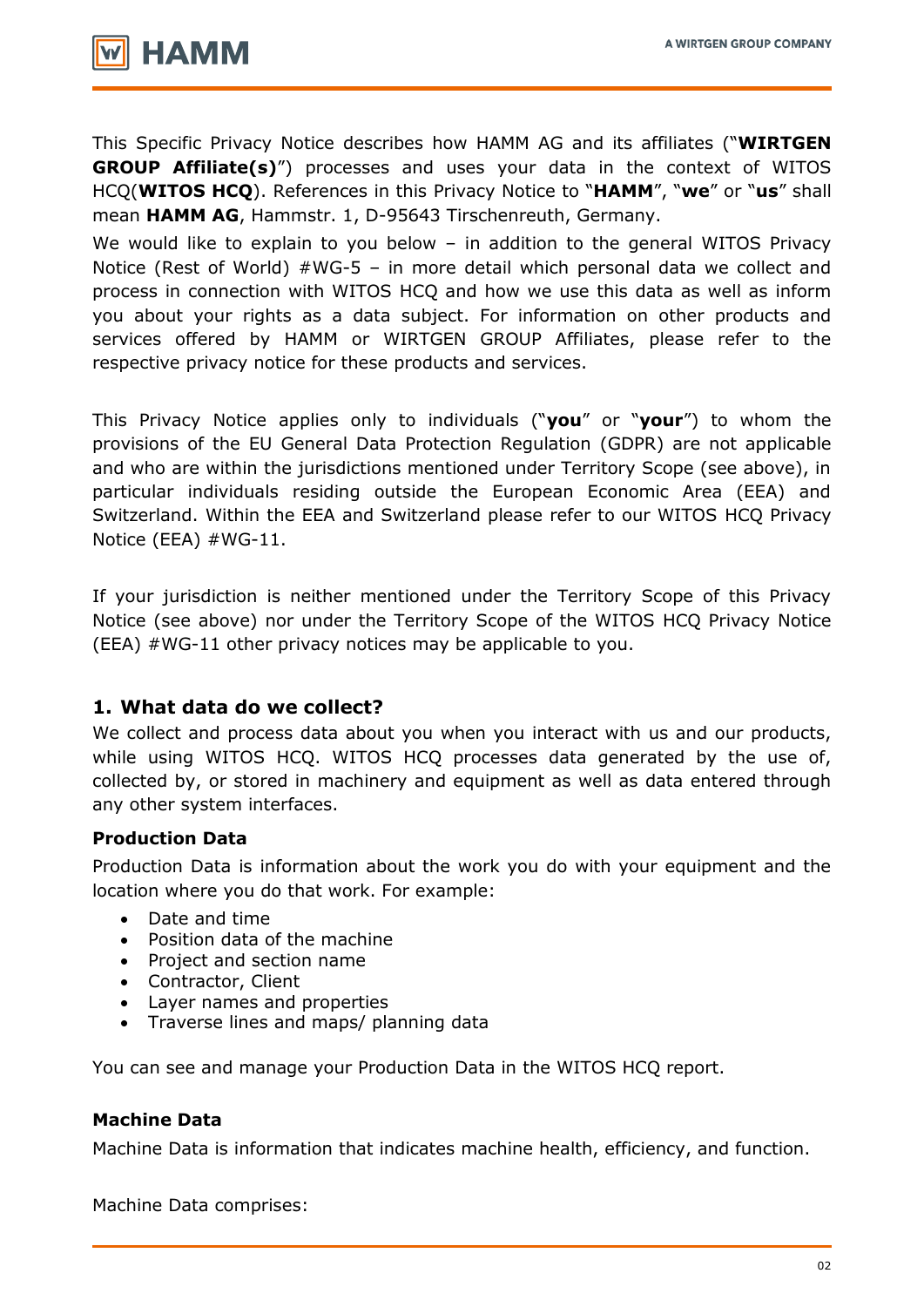

- Machine location
- Speed
- Driving direction
- Compaction mode
- Compaction amplitude
- Compaction frequency
- Stiffness value Hamm Measurement Value (HMV)
- Jump mode indicator Resonance Measurement Value (RMV)
- Asphalt surface temperatures
- Attachments active/inactive
- Quality indicators for GNSS reception
- Software and firmware versions
- Machine attachments, auxiliary equipment or carriers
- Strength of mobile or satellite link

### **Administrative Data**

Administrative Data is information that helps us support your account and activities in our system.

For example:

- The WITOS HCQ users of your organization (in WITOS User Control);
- All machines, devices, and licenses linked to your account (in WITOS FleetView);
- Contact information such as email address and telephone number

You can view and manage administrative data in WITOS HCQ.

You can view and use the listed data in WITOS HCQ.

## **2. For what purposes and on what legal basis do we use your data?**

We use and process this personal data for the following purposes:

- As required to establish and fulfill a contract with you or your Organization, as defined in the WITOS HCQ Specific Terms & Conditions #WG-13. Depending on the legal basis provided by your Organization also consent or collective bargaining agreements may apply.
- You and your Organization acknowledge that HAMM may access and use the data within the WIRTGEN GROUP in anonymized or pseudonymized form for statistical purposes as well as to improve or enhance the services provided under the WITOS Terms & Conditions, develop additional or new products and services, and/or identify new usage types of equipment; in this case HAMM does not intend to identify you as a natural person. Our legitimate business interests lie, inter alia, in the fulfilment of our contractual obligations towards our customers, the further development of our products and services and the know-how transfer between WIRTGEN GROUP Affiliates.
- Compliance with applicable laws and protection of HAMM's legitimate business interests and legal rights, including, but not limited to, use in connection with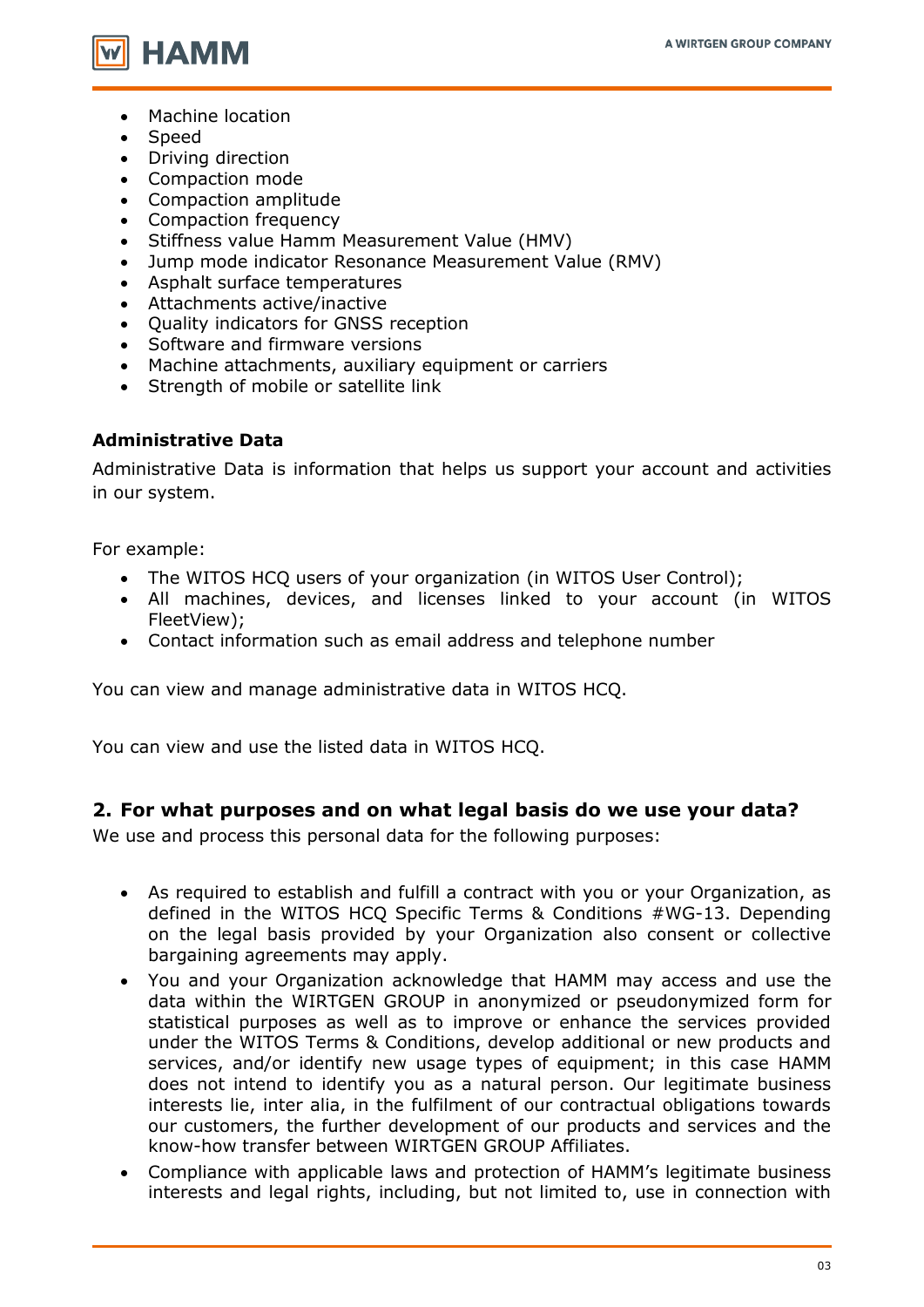

legal claims, compliance, regulatory or investigative purposes (including disclosure of such information in connection with legal process or litigation).

- HAMM may disclose the data according to outside parties when we have a good faith belief that disclosure is reasonably necessary to (a) comply with any applicable law, regulation or compulsory legal request (e.g. from government authorities and/or law enforcement officials); (b) protect the safety of any person from death or serious bodily injury (following our legal obligation with regard to market surveillance and product safety); (c) prevent fraud or abuse against us or our users; (d) to protect our property rights; or (e) defend HAMM and WIRTGEN GROUP Affiliates or personnel from any legal proceedings arising out of the data.
- In specific cases (e.g. when providing prototype tests) we may process certain data based on your voluntary consent. In this case, the scope and specific purposes will be set forth in the relevant consent form.

## **3. Who will we share your data with?**

We share your information with the following recipients:

- **Third parties at your direction:** You or your Organization may share and disclose data to other WITOS HCQ Users via over WITOS HCQ. The data can be retrieved via various web services. By setting permissions for WITOS HCQ, you or your Organization control other parties' access and visibility into your data. Please note that when you or your Organization share your information with someone other than HAMM, the recipient may decide to copy, use, modify, or distribute it to others, and HAMM has no control over, or responsibility for, any such activities.
- **WIRTGEN GROUP Affiliates:** We share your information with our parent company Deere & Company and WIRTGEN GROUP wholly-owned subsidiaries as far as necessary to provide you WITOS as well as for the other purposes described in this notice.
- **Trusted suppliers:** We share your information with trusted suppliers as necessary to provide WITOS. Depending on how you use WITOS and on the preferences you set, these suppliers, with which we regularly conclude necessary agreements, include companies that provide the following technology and computing services, including internet and software services: data hosting, and cloud computing capabilities, account management and security, testing, debugging, error reporting and usage analytics. If you use WITOS, we also engage suppliers of mobile telecommunication services that may include cellular, satellite, and other wireless communication services.
- **Official disclosures:** We may disclose your data to comply with court orders and legal or regulatory requirements; to prevent injury, death, losses, fraud or abuse; to protect HAMM rights or to defend HAMM in legal proceedings (or WIRTGEN GROUP Affiliates); and where needed in connection with the sale or transfer of business assets.

Personal data may be shared with government authorities and/or law enforcement officials if required for the purposes above, if mandated by law or if required for the legal protection of our legitimate interests in compliance with applicable laws.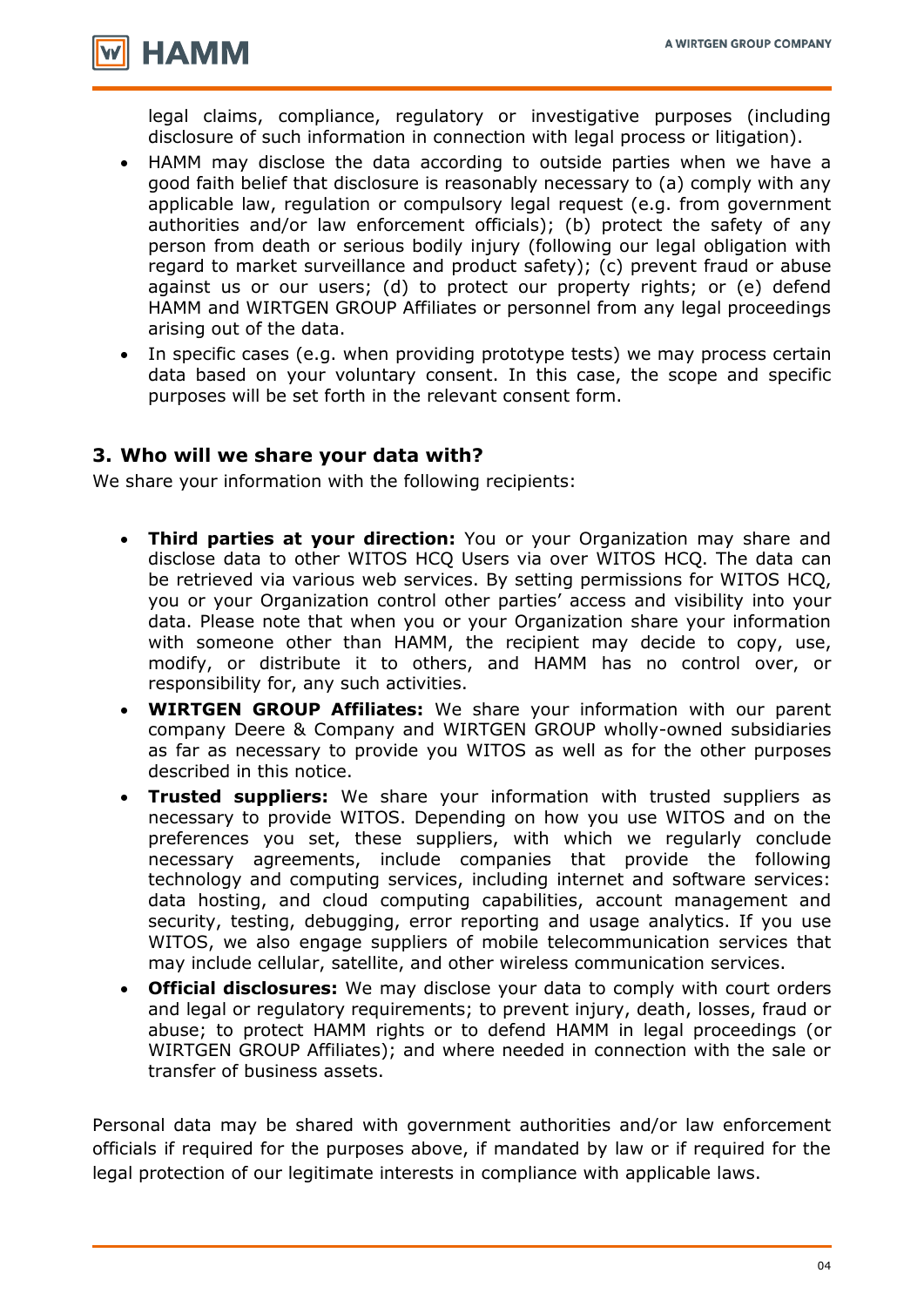

As an end user (e.g. as an employee or driver) please refer to your Organization as the operator and/or owner of the machine to find out how it transfers your data on its part.

# **4. Where will we send your data?**

Your data may be stored in accordance with this Privacy Notice on systems in the United States, the EEA and other countries which may have differing data protection laws.

# **5. What rights do you have in relation to your data?**

Depending on your jurisdiction you may have the right to ask us:

- for access to and a copy of your personal data that we hold on you,
- for a copy of the personal information you provided to us and to provide it to you or send to a third party in a commonly used, machine readable format in certain circumstances,
- to update or correct your personal data in order to make it accurate,
- to delete your personal data from our records in certain circumstances,
- to restrict the processing of your personal data in certain circumstances.

And you may also have the right, depending on your jurisdiction:

- to object to us processing your personal data in certain circumstances,
- if you have granted your consent to the processing of your data, to withdraw this consent.

These rights may be limited in some situations – for example, where we can demonstrate that we have a legal requirement or compelling legitimate grounds to process your data. In some instances, this may mean that we are able to retain data even if you object to our data processing or withdraw your consent.

Where we require personal data to comply with legal or contractual obligations, then provision of such data is mandatory: if such data is not provided, then we will not be able to manage our contractual relationship, or to meet obligations placed on us. In all other cases, provision of requested personal data is optional.

If you want to exercise your rights regarding your personal data applicable to you, you can contact the data protection officer whose contact details can be found below.

In the event you have unresolved concerns, depending on your jurisdiction, you may also have the right to lodge a complaint over the [Personal Data Complaint Form](https://www.wirtgen-group.com/en-de/legal/privacy-policy/#398024) on our WIRTGEN GROUP Website or complain with a competent supervisory authority.

Please note that we can only answer requests regarding rights applicable to you, if the data on which your request is based clearly identifies you as an individual. Since,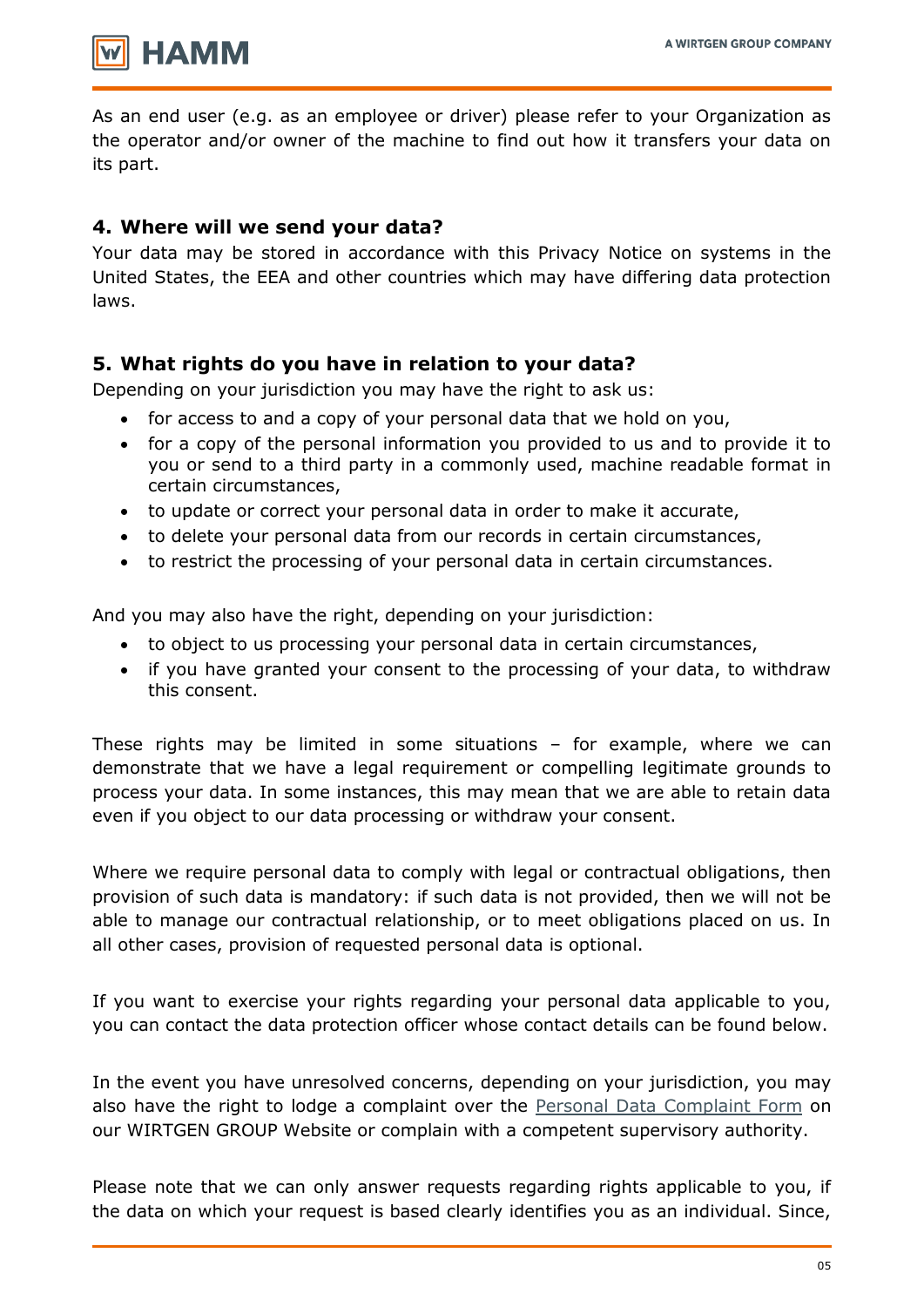

in general, we process your data pseudonymously, unless otherwise necessary for the performance of our contractual services towards your Organization, we would have to process additional personal data in order to identify you. This is typically not necessary and not intended within the purposes of our services. Therefore we are generally not obliged to collect or process such additional data.

Generally, we recommend that you contact your Organization directly for your requests for information and the assertion of your rights as a data subject applicable to you. After all, your Organization as the operator and/or owner of the machine may take the appropriate measures and provide you with further information.

## **6. Which WIRTGEN entity is responsible for your data?**

The data controller for your information in the context of your use of WITOS HCQ is **HAMM AG**, Hammstr.1, D-95643 Tirschenreuth, Germany.

You can contact our central data protection officer via: [datenschutz@hamm.eu](mailto:datenschutz@hamm.eu)

In addition to the above, your data is shared with WIRTGEN GROUP Affiliates.

Besides us also your Organization as owner and/or operator of the machine is responsible for data processing in connection with WITOS HCQ. For further information, please refer directly to your Organization or the data protection officer of your Organization directly.

## **7. How long do we retain your data?**

We transfer data for the duration of the contractual period to your Organization. We on our part retain the production and machine data (reports) for at least 3 years, administrative data for the duration of the contractual period and, to the extent permitted, after the end of that relationship for as long as necessary to perform the purposes set out in this notice and to fulfill legal obligations, to protect ourselves from legal claims, or to administer our business.

Generally, we have no control over how your Organization stores or deletes your data. Please refer to your Organization for details on specific retention periods or for deletion requests.

## **8. How do we protect your data?**

We have implemented and will maintain standards and procedures designed to prevent misuse of your information (technical and organizational measures):

We maintain physical computer and network security.